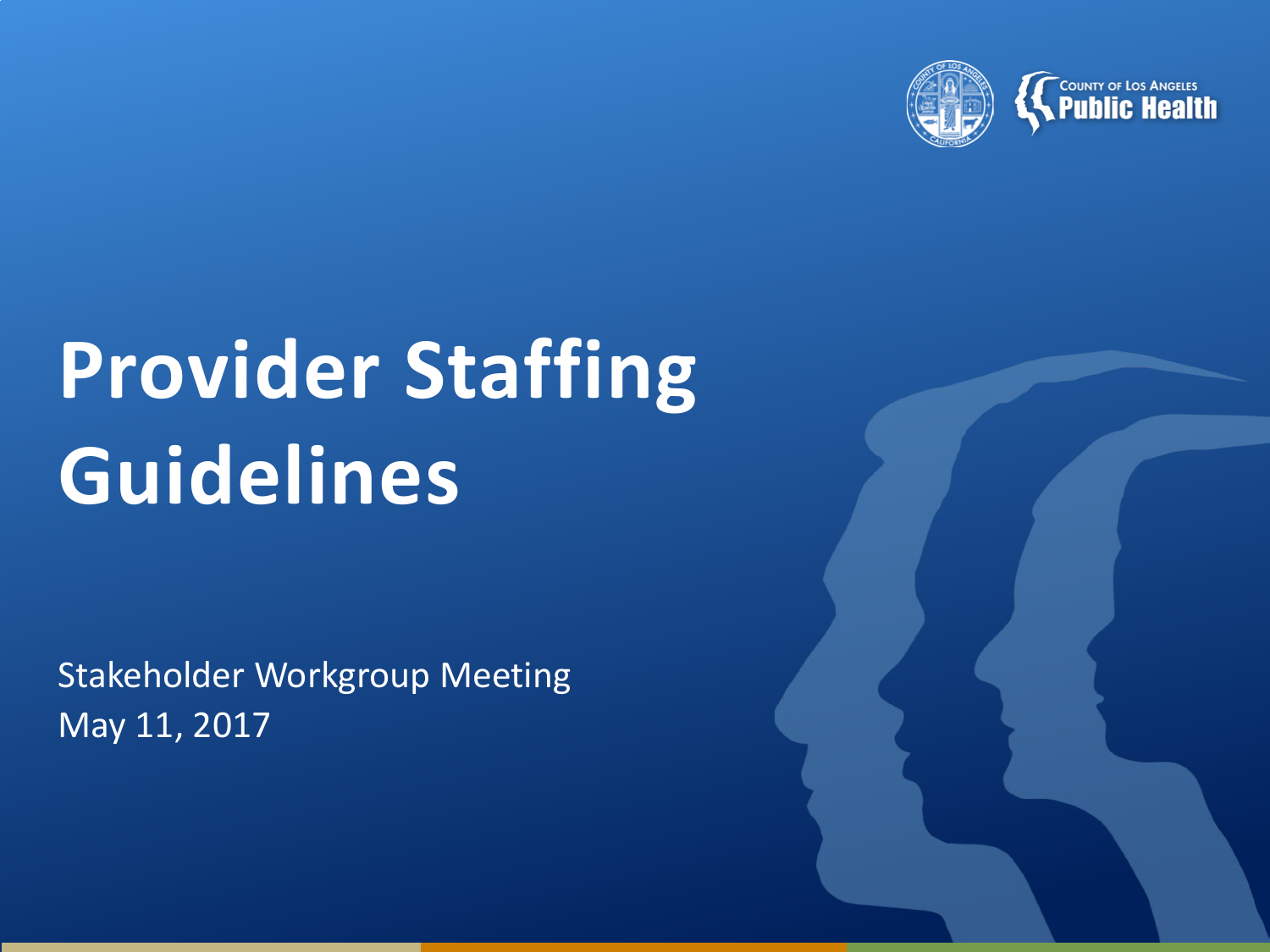

# **Staffing Responsibilities:**

*Who can perform which services?*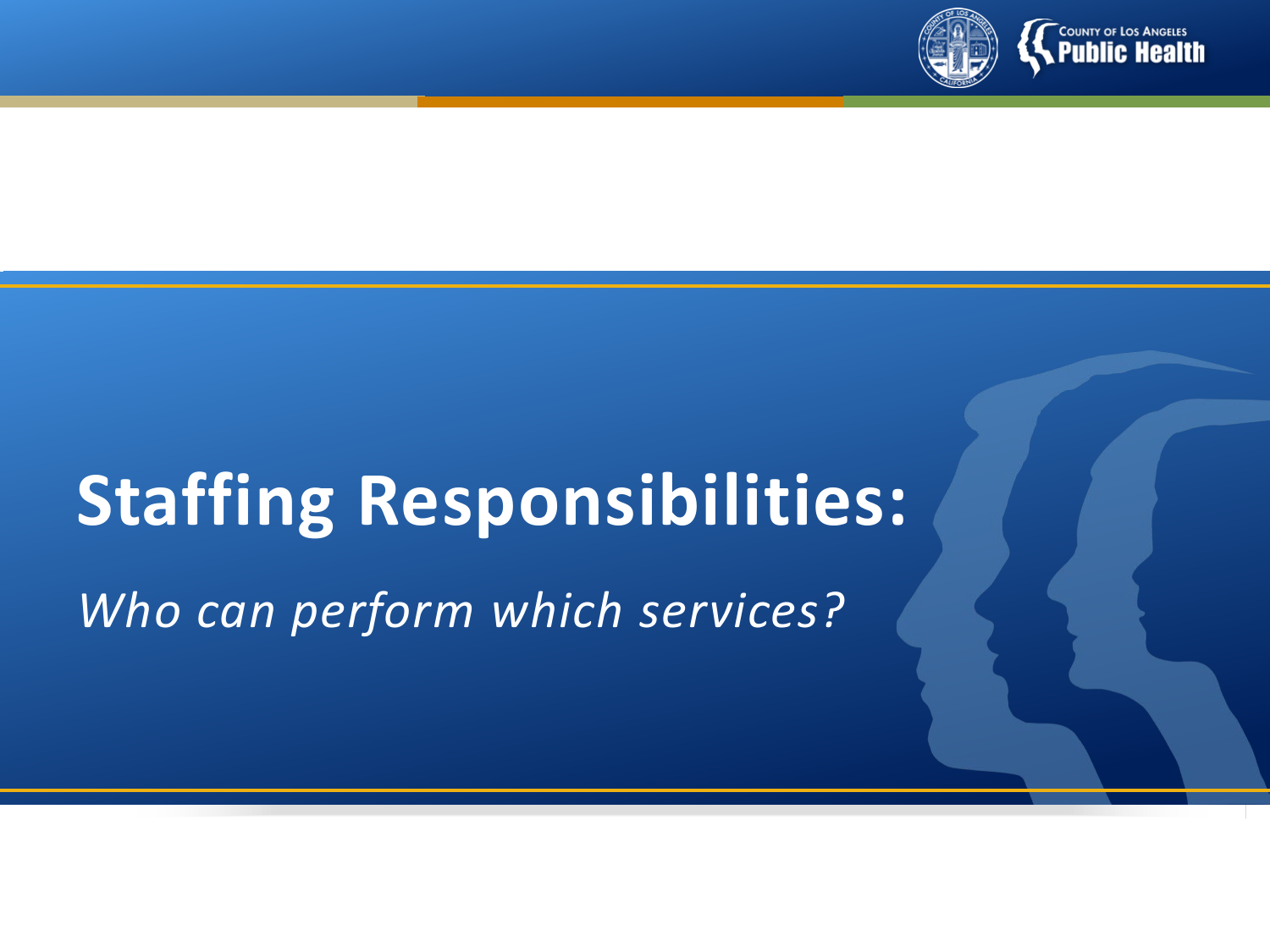

## **Services, Duties, Benefits**

Department of Public Health, Substance Abuse Prevention and Control (SAPC) Provider Staffing Level Requirements for Delivery and Oversight of Treatment Services

#### **Clinical and Support Staff**

|              | <b>BENEFIT PACKAGE COMPONENTS</b> |                              | <b>STAFF LEVEL</b>                              |                                                    |                                                   |                                             |                                  |                                                                             |
|--------------|-----------------------------------|------------------------------|-------------------------------------------------|----------------------------------------------------|---------------------------------------------------|---------------------------------------------|----------------------------------|-----------------------------------------------------------------------------|
| <b>HCPCS</b> | Description                       |                              | <b>Trained</b><br>Support<br>Staff <sup>1</sup> | Registered<br><b>SUD</b><br>Counselor <sup>2</sup> | Certified<br><b>SUD</b><br>Counselor <sup>3</sup> | LPHA <sup>4</sup>                           | Medical<br>Director <sup>5</sup> | APPLICABLE ASAM LEVELS OF CARE<br>AND OTHER BENEFITS <sup>6</sup>           |
| H0049        | Screening                         |                              |                                                 | ✓                                                  | ✓                                                 | ✓                                           | ✓                                | SASH <sup>7</sup> , CENS <sup>8</sup> , OP, IOP, R, INPT, WM,<br><b>OTP</b> |
| H0001        | Intake Forms and Documents        |                              |                                                 | ✓                                                  | ✓                                                 | ✓                                           | ✓                                | OP, IOP, R, INPT, WM, OTP, FBS                                              |
| H0001        | <b>ASAM Assessment</b>            | Assess                       |                                                 | ✓                                                  | ✓                                                 | ✓                                           | ✓                                | OP, IOP, R, INPT, WM, OTP, FBS                                              |
|              |                                   | Sign                         |                                                 |                                                    |                                                   | ✓                                           | $\checkmark$                     |                                                                             |
| T1007        | <b>Treatment Plan</b>             | Develop, Update, Review      |                                                 | ✓                                                  | ✓                                                 | ✓                                           | ✓                                | OP, IOP, R, INPT, WM, OTP, FBS                                              |
|              |                                   | Sign (without MAT)           |                                                 |                                                    |                                                   | ✓                                           | ✓                                |                                                                             |
|              |                                   | Sign (with MAT) <sup>9</sup> |                                                 |                                                    |                                                   | √ MD/DO, and<br>qualified NP and<br>PA only | ✓                                |                                                                             |
| 99203        | Physical Exam                     |                              |                                                 |                                                    |                                                   | √ MD/DO, and<br>qualified NP and<br>PA only | ✓                                | OP, IOP, R, INPT, WM, OTP                                                   |
| H0005        | Group Counseling                  |                              |                                                 | ✓                                                  | ✓                                                 | ✓                                           | ✓                                | OP, IOP, R, INPT, WM, OTP, FBS, RSS                                         |
| T1012        | <b>Patient Education</b>          |                              |                                                 | ✓                                                  | ✓                                                 | ✓                                           | ✓                                | OP, IOP, R, INPT, WM, OTP, FBS                                              |
| H0004        | Individual Counseling             |                              |                                                 | ✓                                                  | ✓                                                 | ✓                                           | ✓                                | OP, IOP, R, INPT, WM, OTP, FBS, RSS                                         |
| H2011        | Crisis Intervention               |                              |                                                 | ✓                                                  | ✓                                                 | ✓                                           | ✓                                | OP, IOP, R, INPT, WM, OTP, FBS                                              |
| 90846        | Family Therapy                    |                              |                                                 |                                                    |                                                   | ✓                                           | ✓                                | OP, IOP, R, INPT, WM, OTP, FBS                                              |
|              |                                   |                              |                                                 |                                                    |                                                   |                                             |                                  |                                                                             |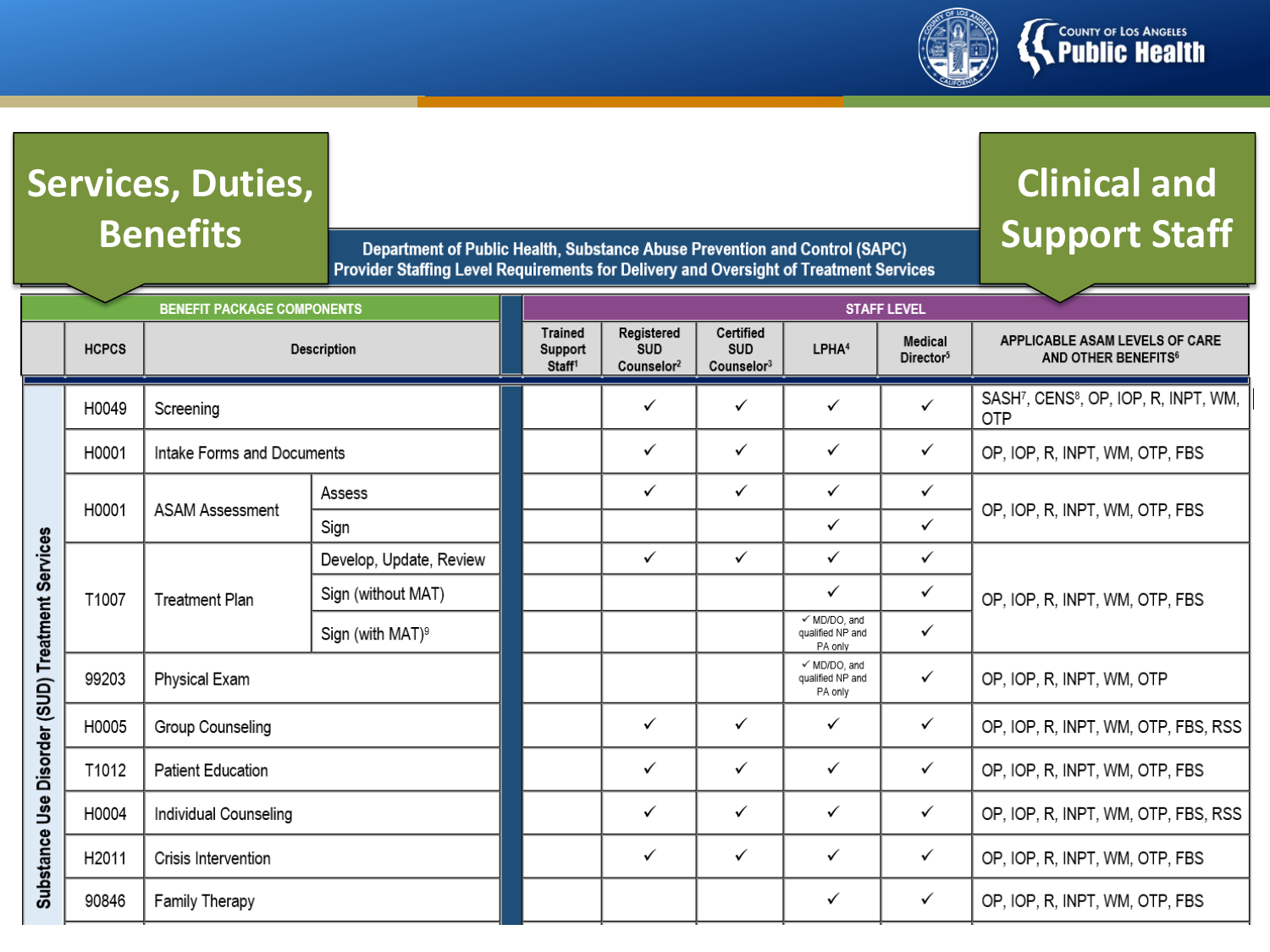

#### **References**

- DMC-ODS Waiver Special Terms and Conditions
- California Code of Regulations, Title 9
- DHCS DMC-ODS Staff Service Categories
- START -ODS Approved Implementation Plan
- START -ODS QI and UM Manual
- START -ODS Stakeholder Meeting Narratives

#### **Background References**

California Code of Regulations, Title 22 Pre-START-ODS SAPC DMC Contracts  $\checkmark$  Phase 1 Counties' Staffing Plan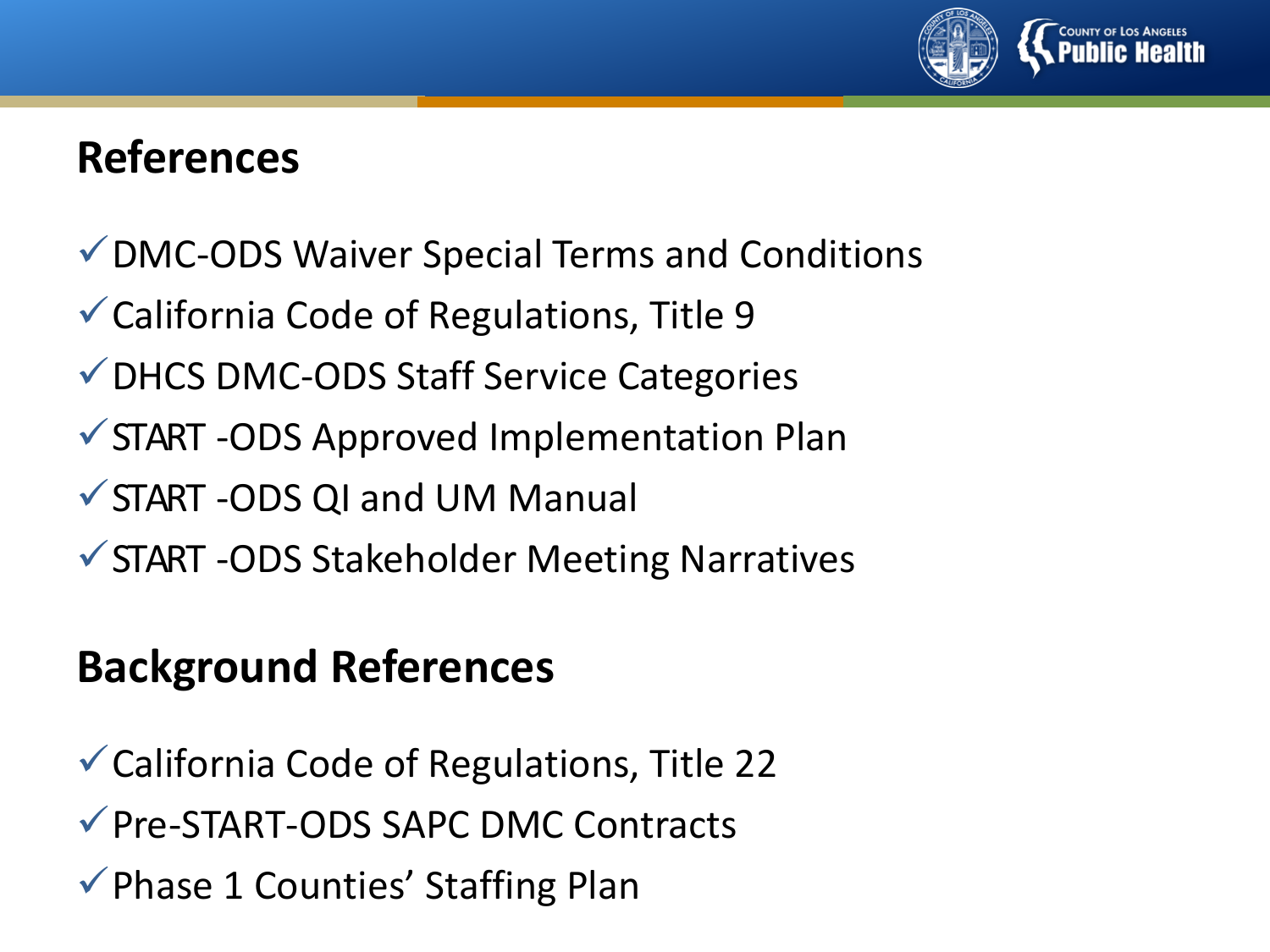

# **Staffing Standards:**

*A career pathway for Registered SUD Counselors*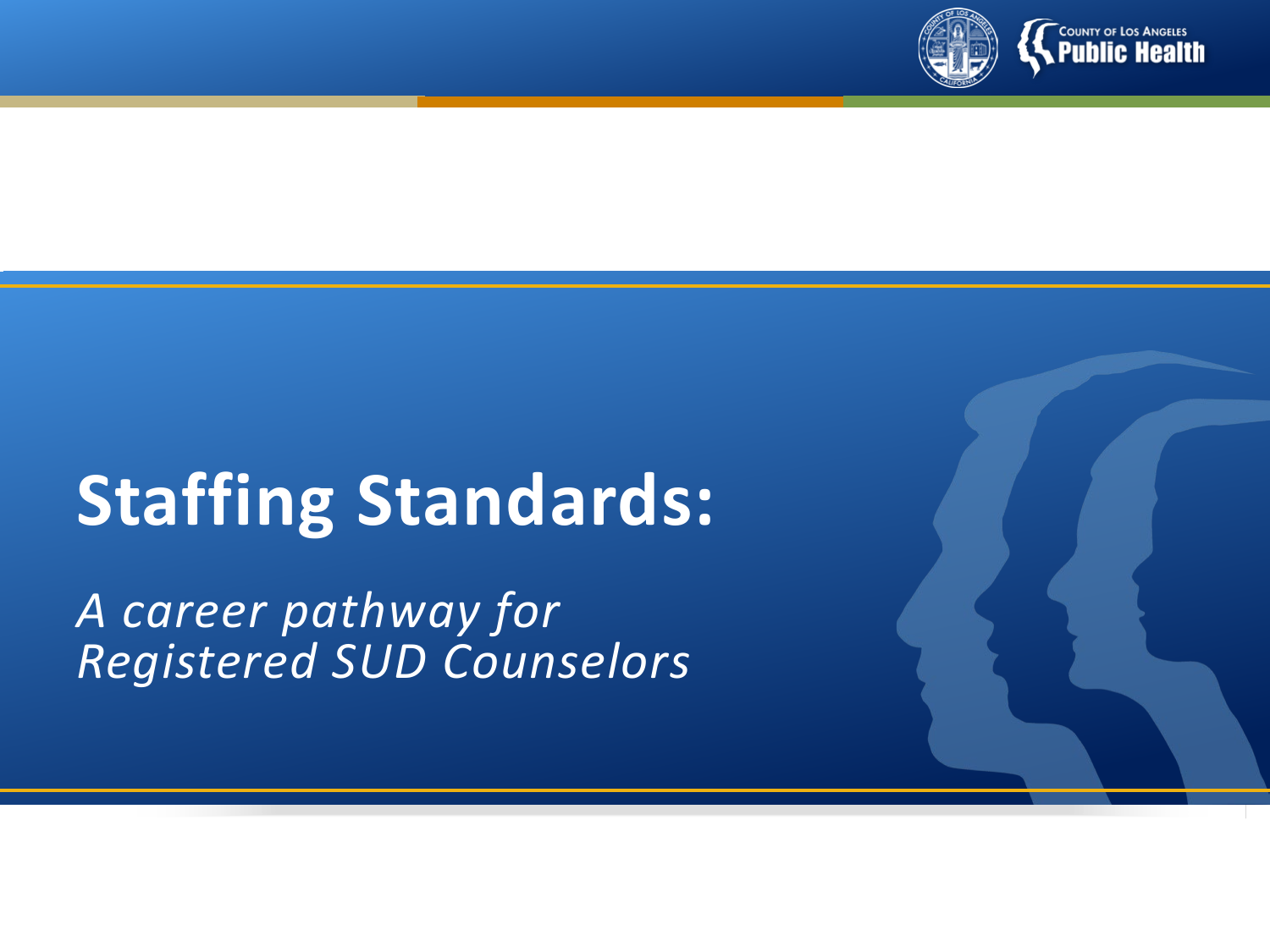

#### **Registered SUD Counselor**

"An individual registered with any certifying organization to obtain certification as an AOD counselor." [California Code of Regulations, Title 9]



#### **TREATMENT STAFF PROPORTION**

#### **REGISTERED SUD COUNSELOR PROPORTION**



SAPC Provider Survey (April-August 2015) N = 189 SAPC-Contracted SUD Treatment Programs SAPC Provider Counselor Hiring Staff Survey (March 2017) N = 46 Provider Hiring Staff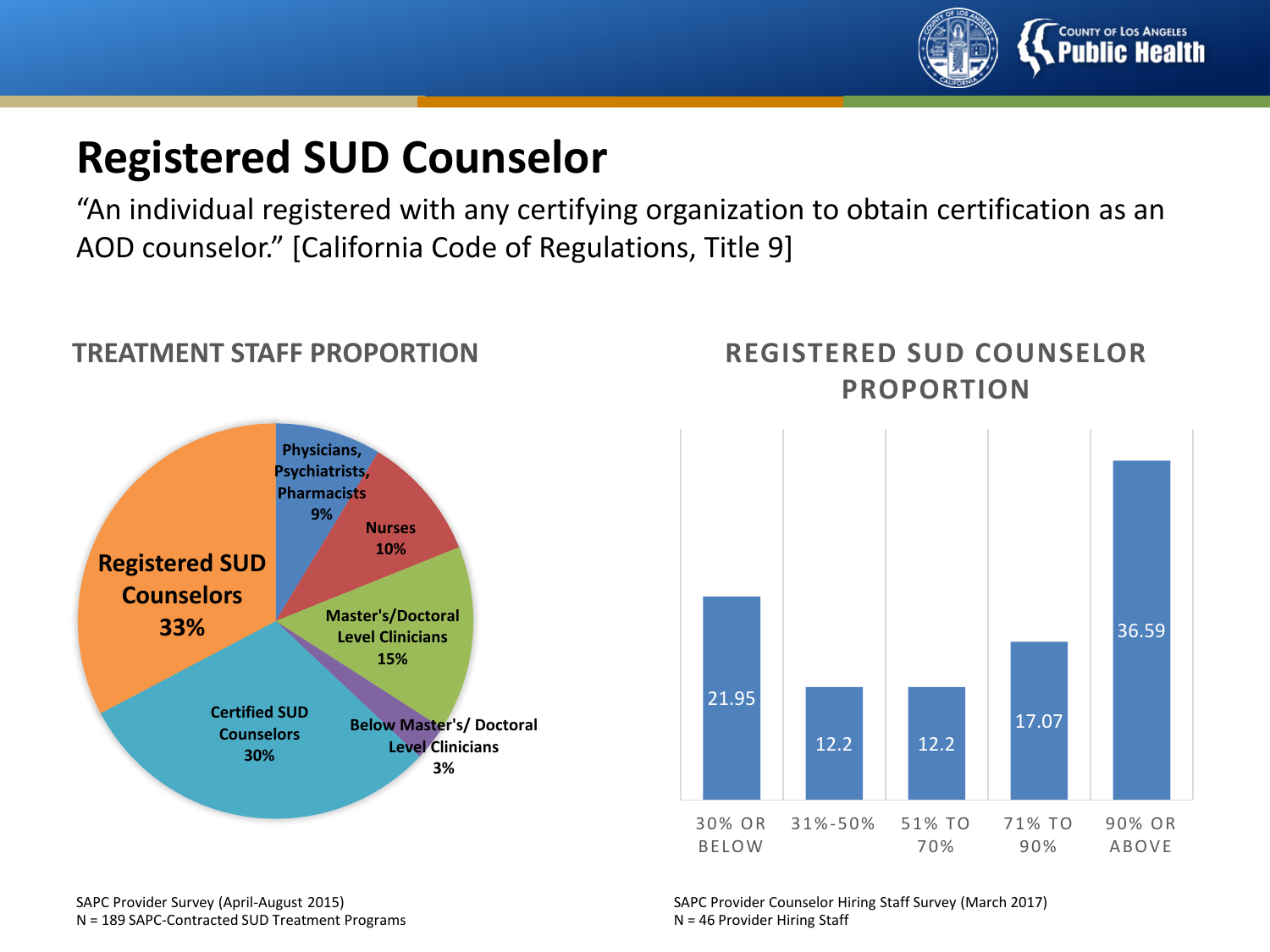



#### *Initially…*

"Services may be provided by a Licensed Practitioner of the Healing Arts or certified counselor." [DMC-ODS Waiver Special Terms and Conditions]

#### *As adopted…*

*"(Service)* will be performed by registered counselors with the required experience and as permitted by DPH-SAPC, certified counselors or LPHA." [START-ODS Approved Implementation Plan]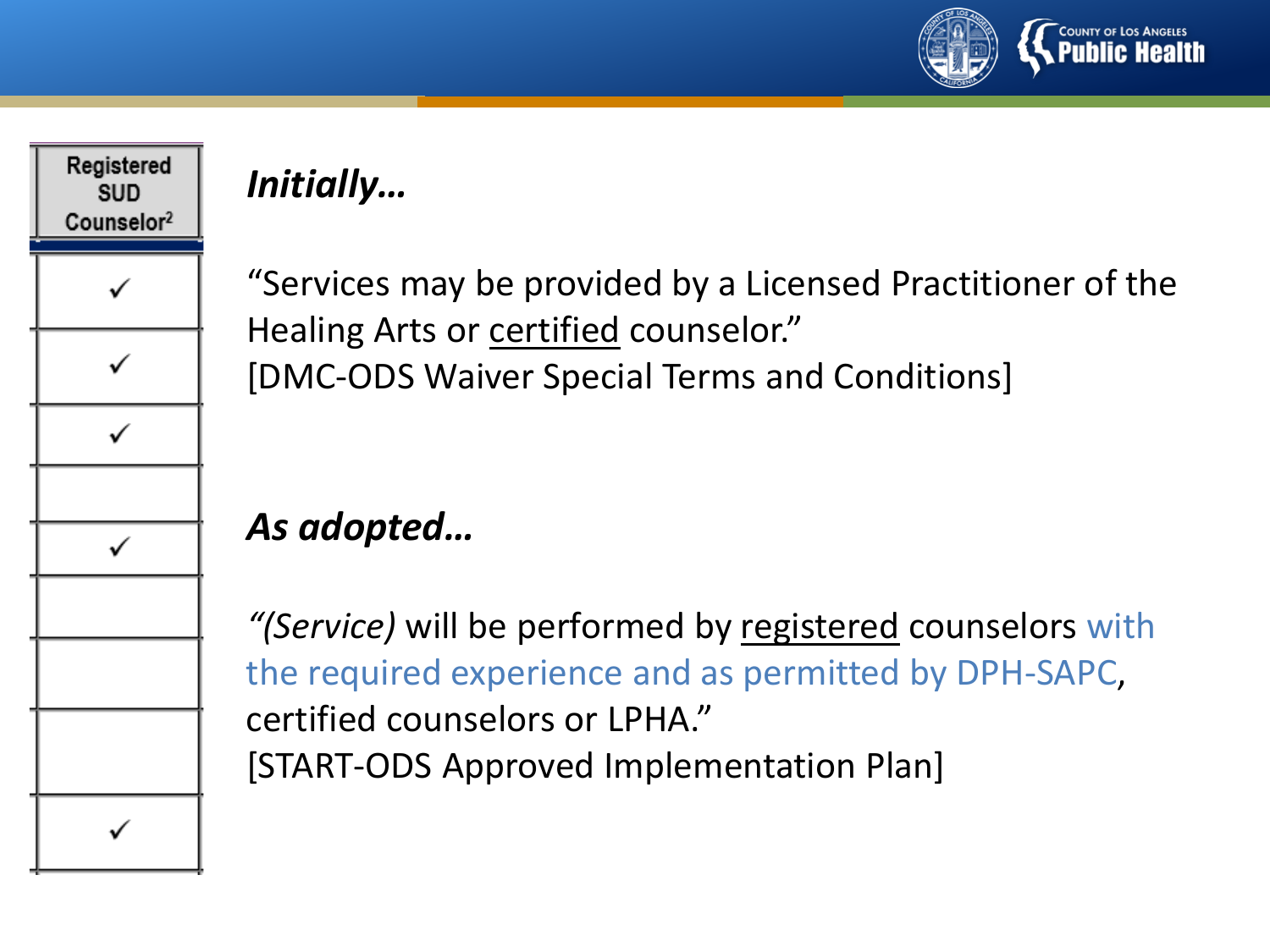



#### *To operationalize…*

 $\Box$  Which level of experience to require then?  $\Box$  To start, what do the certifying bodies require of registered SUD counselors?

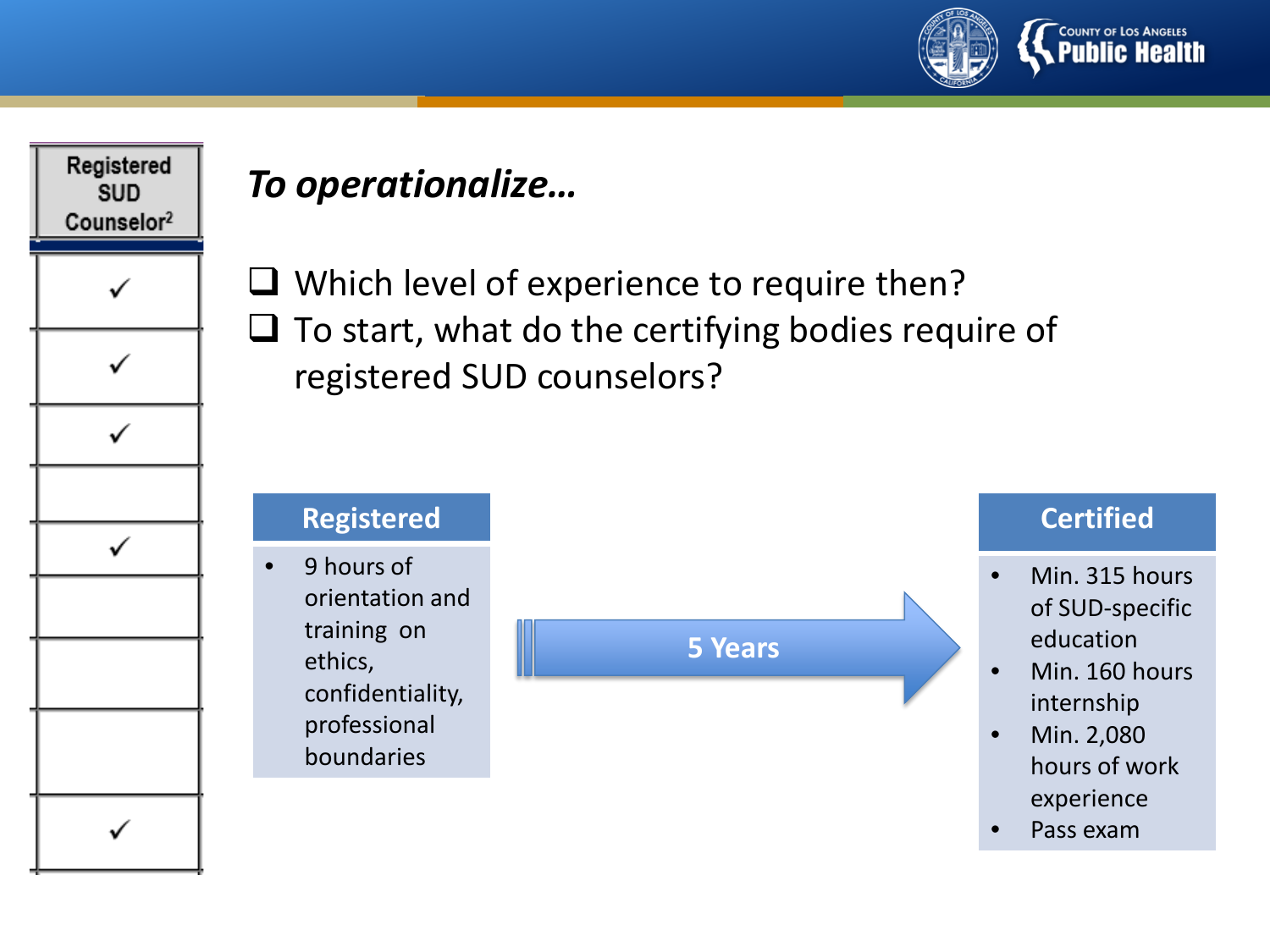#### **SUD COUNSELOR CERTIFICATION TITLES AND REQUIREMENTS**



| <b>CADTP</b>                                                                                                                                                      | <b>CCAPP</b>                                                                                                                                       | <b>CAADE</b>                                                                                                                                   |  |  |
|-------------------------------------------------------------------------------------------------------------------------------------------------------------------|----------------------------------------------------------------------------------------------------------------------------------------------------|------------------------------------------------------------------------------------------------------------------------------------------------|--|--|
| <b>CAODC (Cert. Alcohol &amp; Other Drug Counselor)</b><br>- 315 hours education<br>- 160 hours supervised training<br>- 2,080 hours work experience<br>- Exam    | <b>CADC-CAS (Cert. Alcohol &amp; Drug Counselor)</b><br>- 315 hours education<br>- 160 hours internship<br>- 2,080 hours work experience<br>- Exam | <b>CATC Basic (Cert. Addiction Tx Counselor)</b><br>- 315 hours education<br>- 250 hours internship<br>- 2,080 hours work experience<br>- Exam |  |  |
| <b>CAODC-A</b><br>- 320 hours education<br>- 10,000 hours work experience<br>- Exam                                                                               | <b>CADC I</b><br>- 315 hours education<br>- 255 hours internship<br>- 4,000 hours work experience<br>- Exam                                        | <b>CATC I</b><br>- CAADE addiction studies<br>- CATC Basic requirements                                                                        |  |  |
| <b>CAODC-CS</b><br>- 450 hours education<br>- 10,000 hours clinical experience<br>- 4,160 hours supervisor experience<br>- 40 hours clinical supervisor education | <b>CADC II</b><br>- 315 hours education<br>- 255 hours internship<br>- 6,000 hours work experience<br>- Exam                                       | <b>CATC II</b><br>- Associate Degree<br>- CAADE addiction studies<br>- 2,240 hours work experience<br>- Exam                                   |  |  |
|                                                                                                                                                                   | <b>CADC-CS</b><br>- CADC II requirements<br>- 6,000 hours supervised training<br>- 40 hours didactic clinical supervision training<br>- Exam       | <b>CATC III</b><br>- Bachelor's Degree<br>- 15 units CAADE addiction studies<br>- 2,240 hours work experience<br>- Exam                        |  |  |
|                                                                                                                                                                   |                                                                                                                                                    | <b>CATC IV</b><br>- Master's Degree<br>- Rest of CATC III requirements                                                                         |  |  |
|                                                                                                                                                                   |                                                                                                                                                    | <b>CATC V</b><br>- Doctorate Degree<br>- Rest of CATC III requirements                                                                         |  |  |
|                                                                                                                                                                   |                                                                                                                                                    | <b>CATC N</b><br>- Nursing Degree<br>- Rest of CATC III requirements                                                                           |  |  |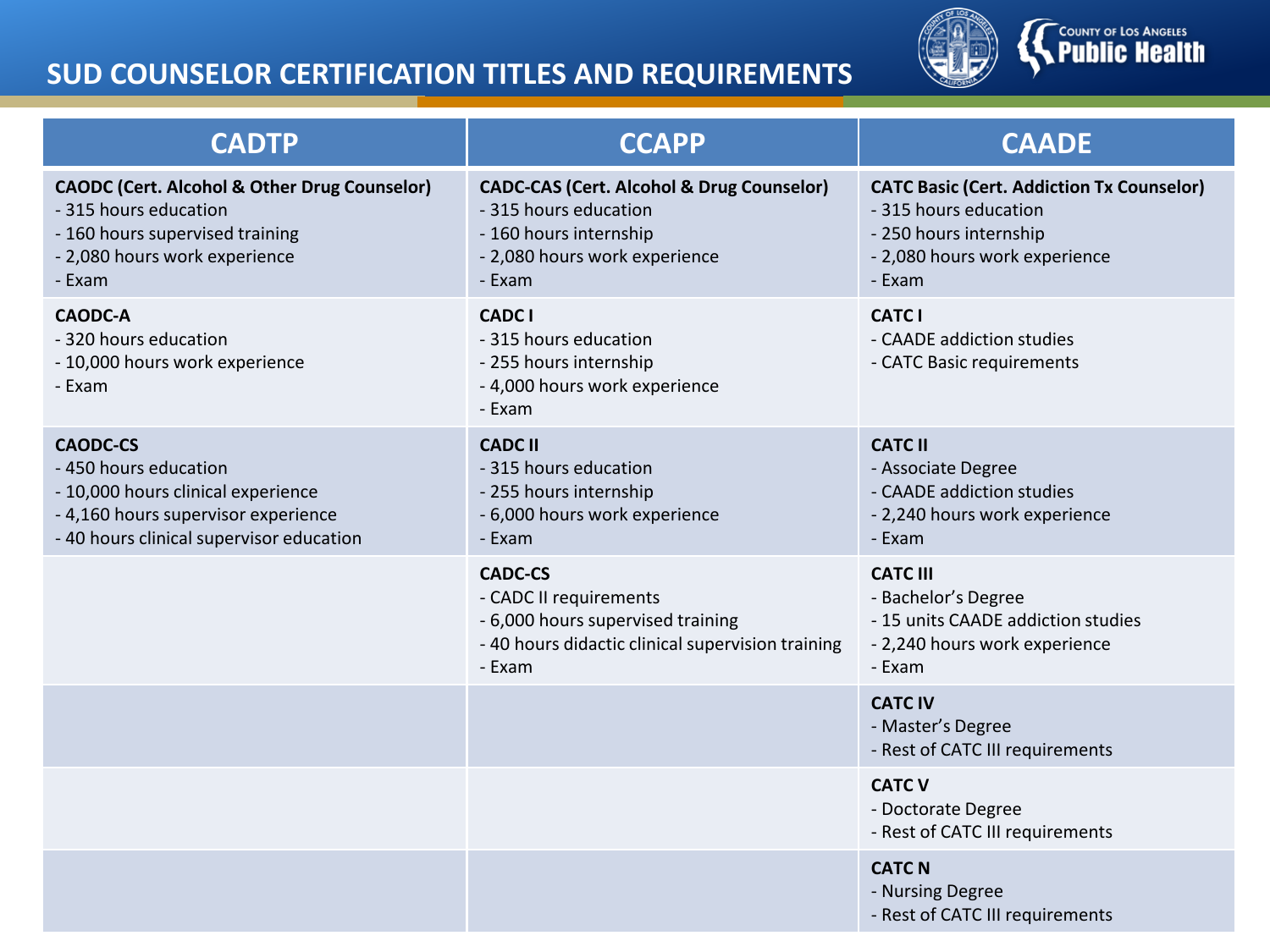

Respondents: Hiring Staff and Registered SUD Counselors Date: March 2017

- Main Services Conducted by Registered SUD Counselors (Alone and as a Shadow)
	-
	-
	-
	- Treatment Plan Update Crisis Intervention
- Group Counseling  **Patient Education**
- Individual Counseling The Progress Notes Development
- Assessment Discharge Planning
	-
- Treatment Plan Development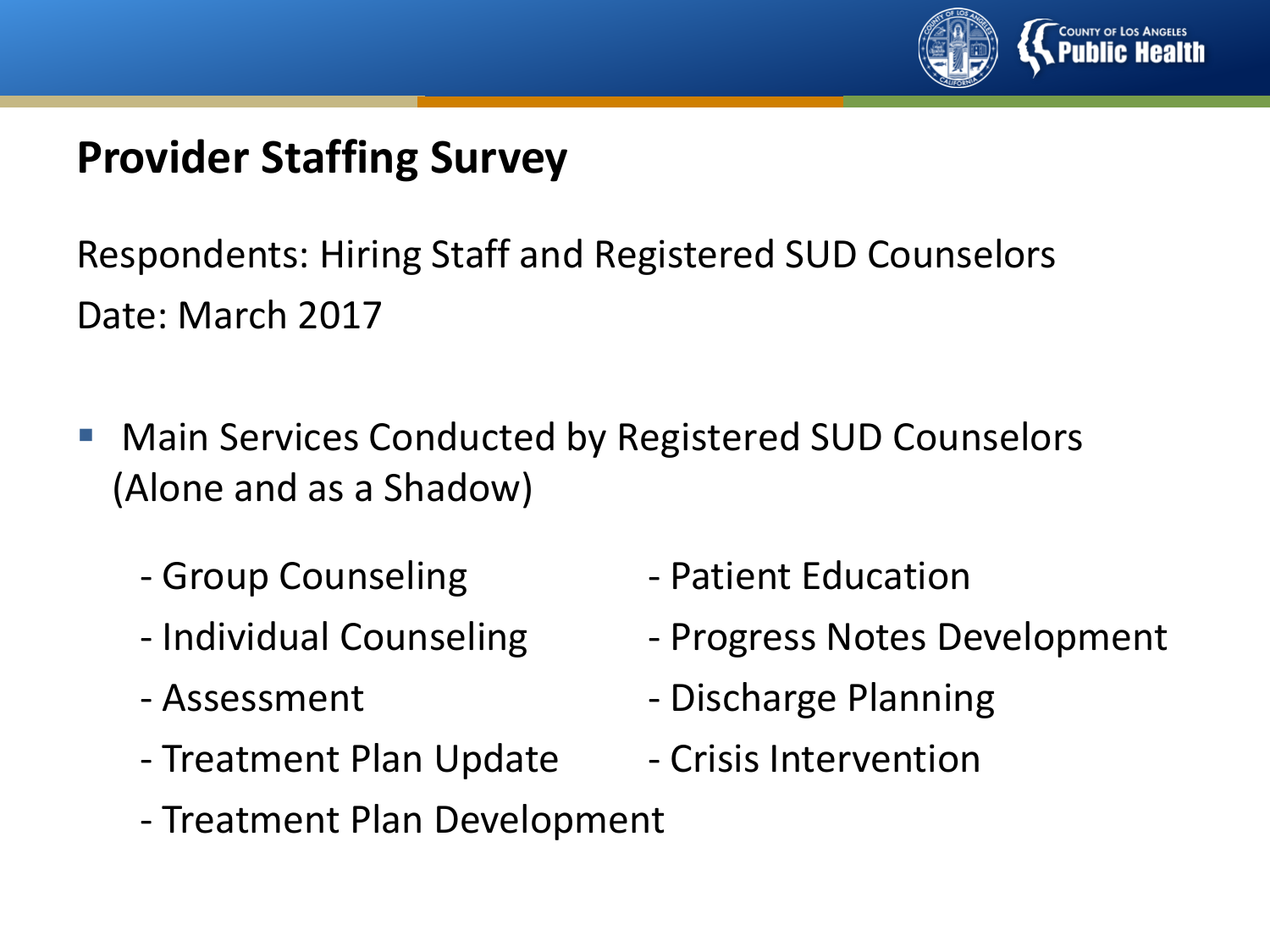

■ Hiring Requirement: Work Experience Length



Adult Services Youth Services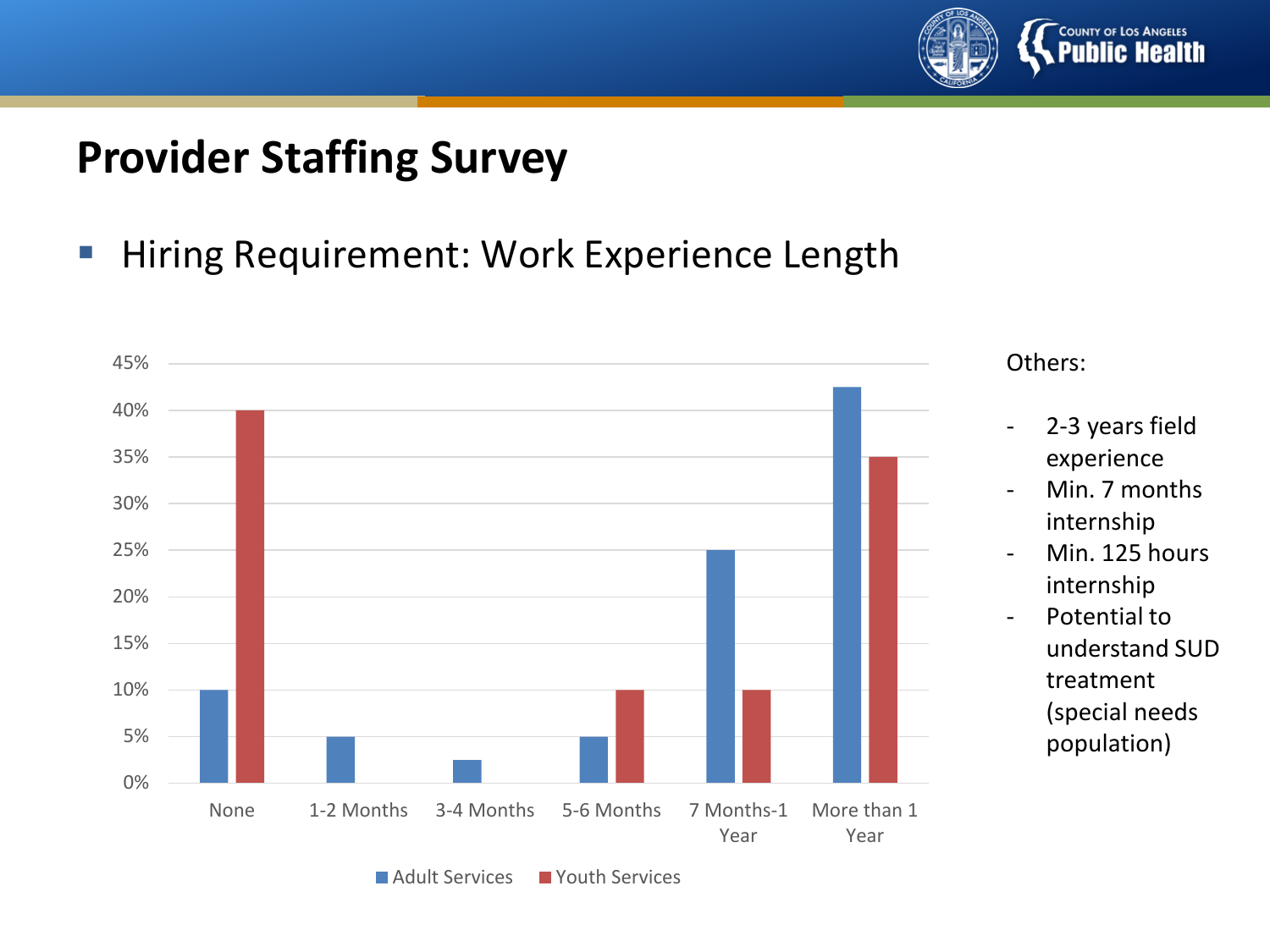



#### Registered SUD Counselor Status: Work Experience Length

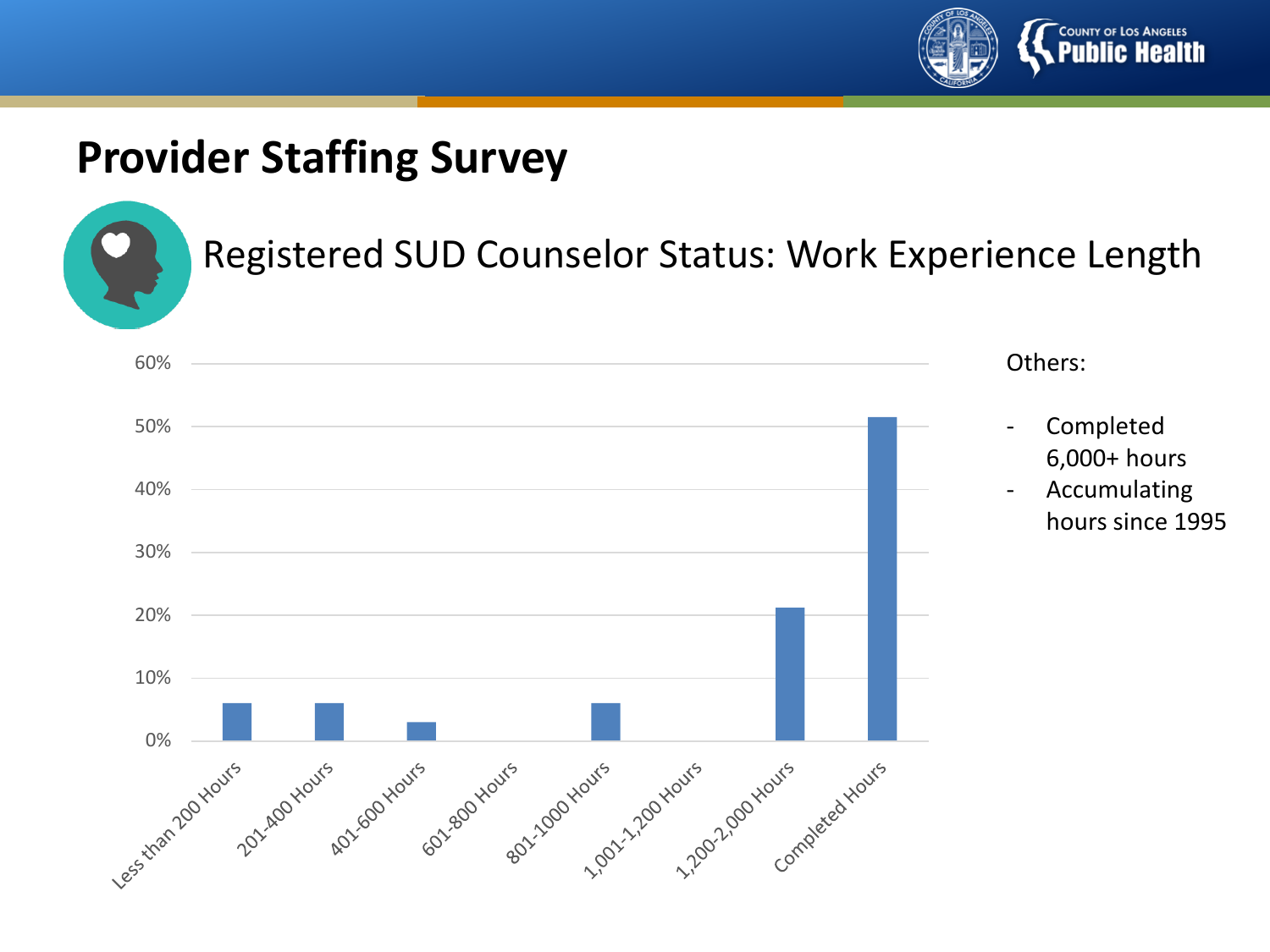



#### Registered SUD Counselor Status: Work Experience Capacity

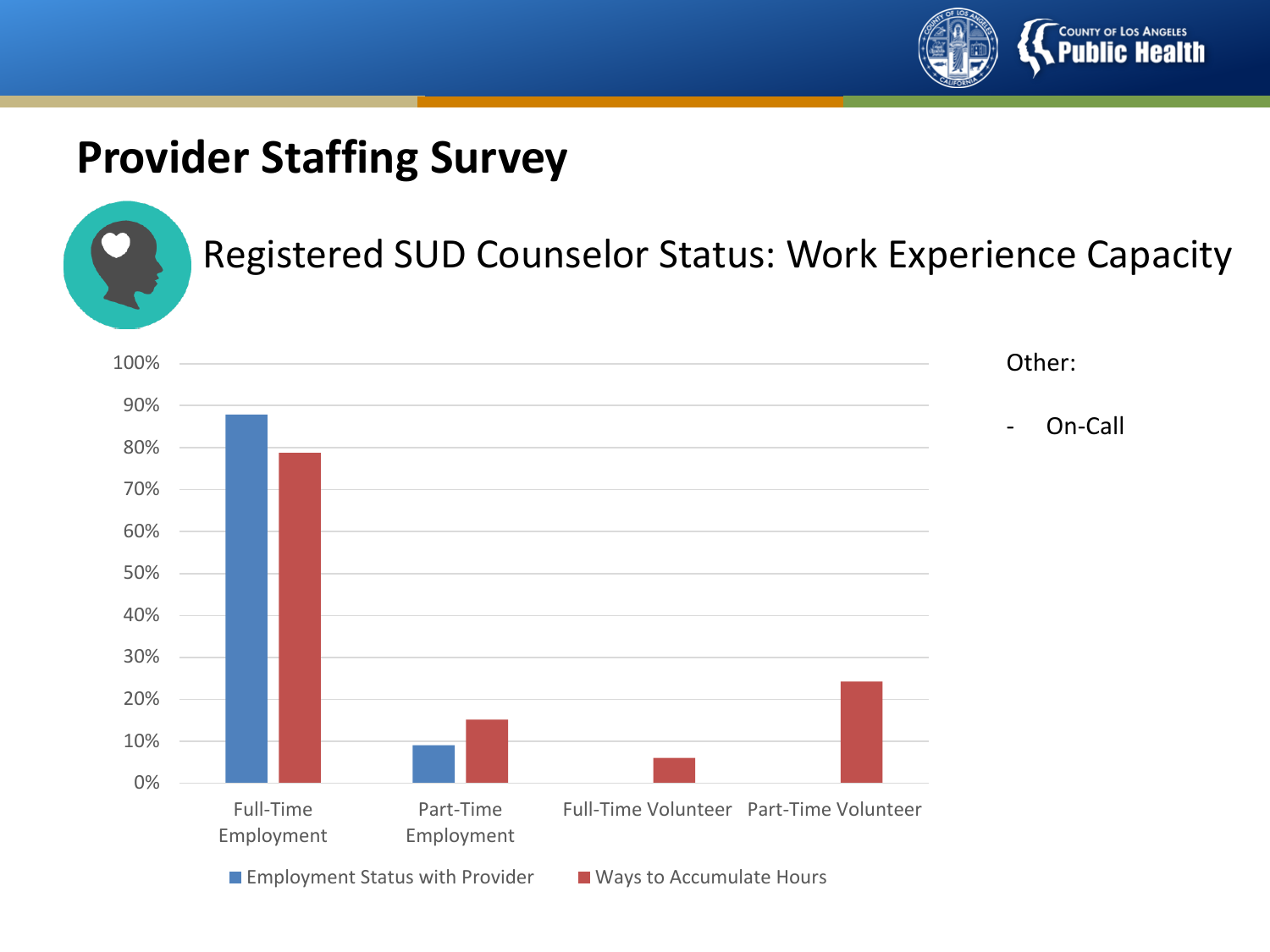



Registered SUD Counselor Status:

Duration and Years Until Certification



■ Duration ■ Years Until Completion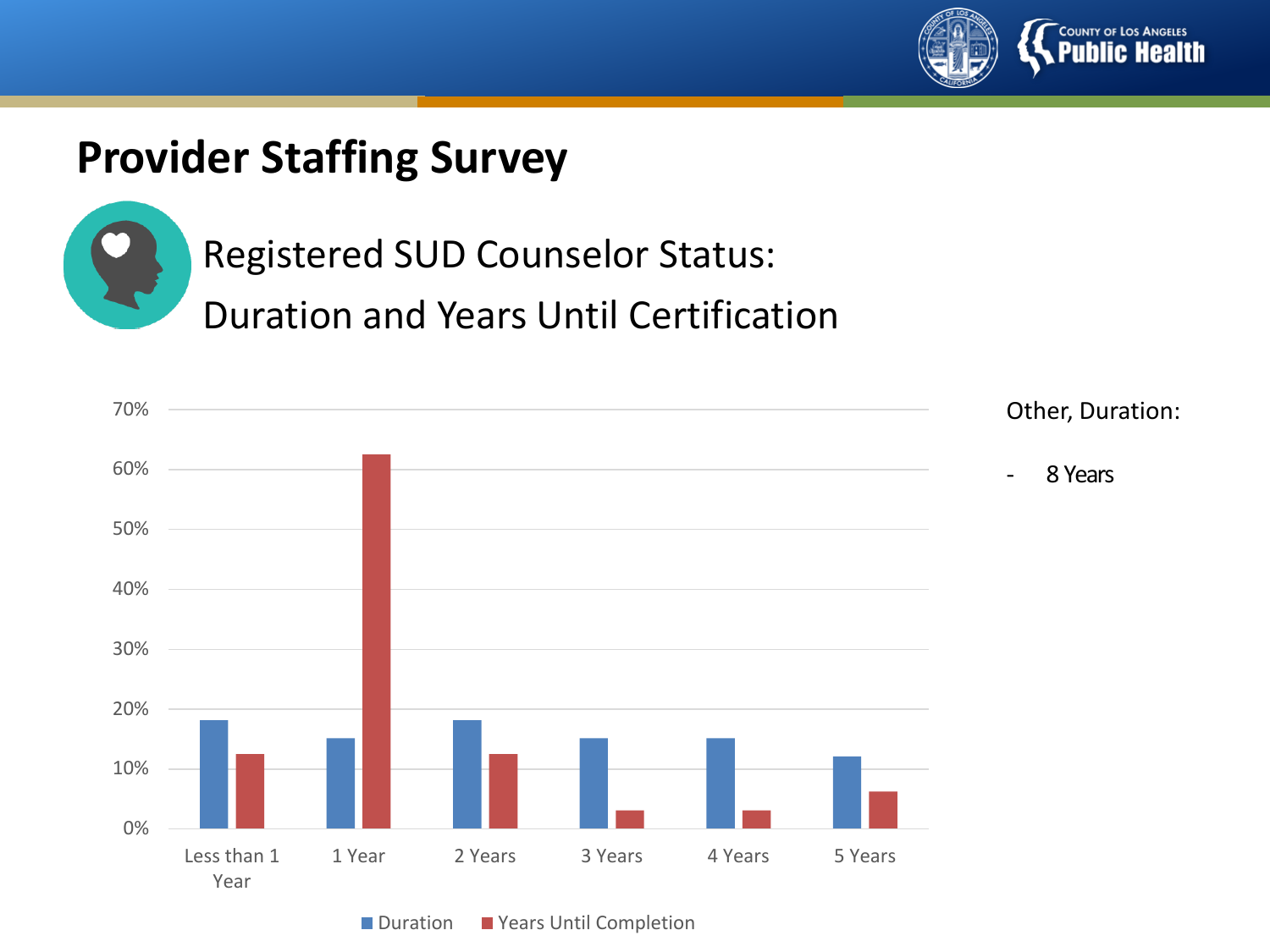

**Hiring Requirement: SUD Education Coursework Topics** 

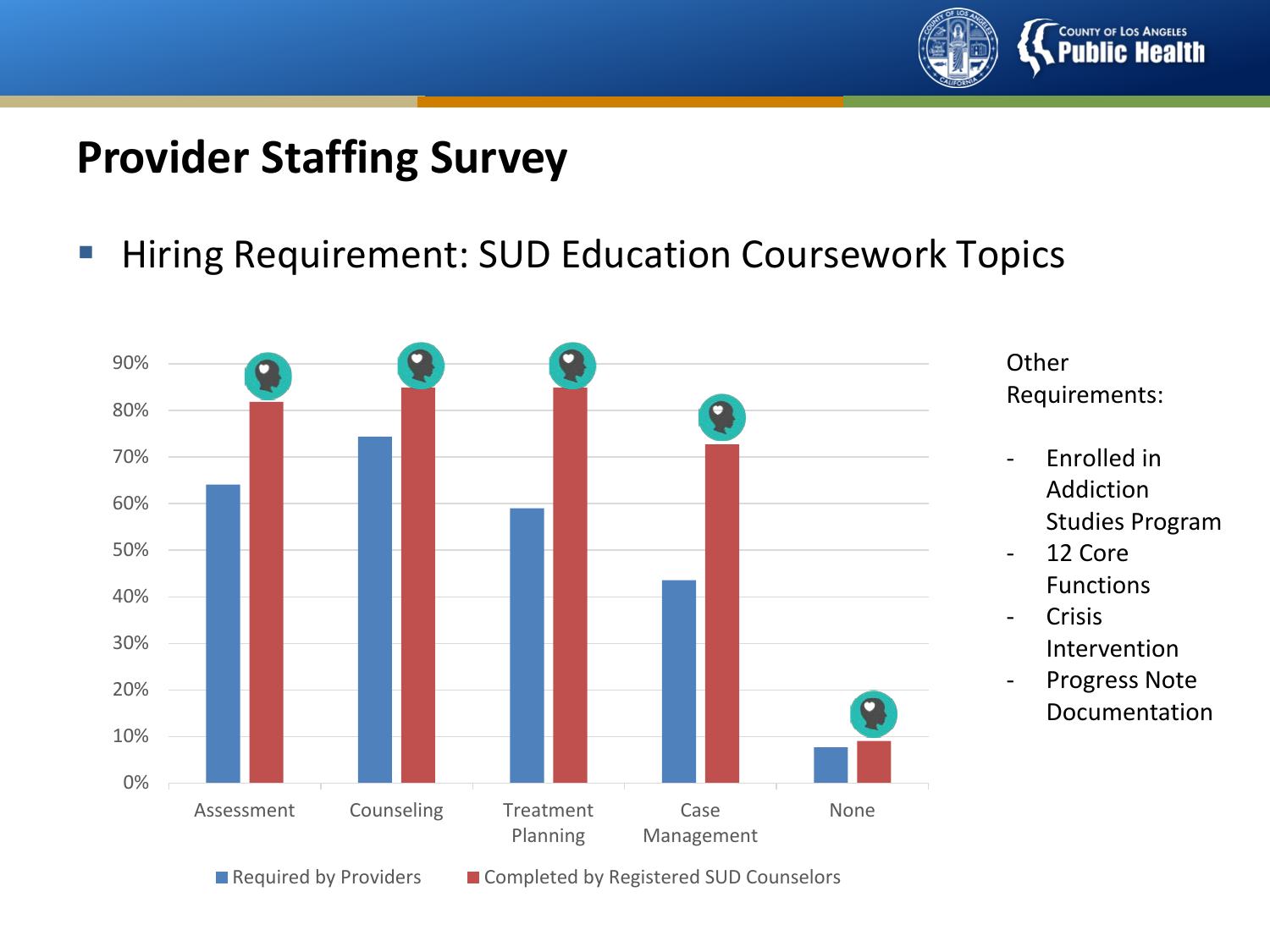



#### Certifying Bodies' Curriculum and Checklist

| <b>CADTP</b>                                                                                                                                       | <b>CCAPP</b>                                                                                                                                                                                           | <b>CAADE</b>                                                                                                                  |  |  |
|----------------------------------------------------------------------------------------------------------------------------------------------------|--------------------------------------------------------------------------------------------------------------------------------------------------------------------------------------------------------|-------------------------------------------------------------------------------------------------------------------------------|--|--|
| <b>Case Management:</b><br>Assessment, Orientation,<br><b>Treatment Planning and</b><br><b>Relapse Prevention/</b><br>Aftercare Planning (3 units) | <b>Alcohol/Drug Treatment</b><br>Studies 105 (8 Weeks)<br>- Case Management,<br>Assessment,<br><b>Orientation, Treatment</b><br><b>Planning and Relapse</b><br><b>Prevention/Aftercare</b><br>Planning | Treatment Modalities/<br>Intervention, Treatment and<br>Recovery (3 Units)<br>- Assessment and<br><b>Service Coordination</b> |  |  |
| Individual, Group and Family<br>Counseling (3 units)                                                                                               | Alcohol/Drug Treatment<br>Studies 106 (8 Weeks)<br>- Individual, Group and<br><b>Family Counseling</b>                                                                                                 | <b>Basic Counseling Skills</b><br>$(3$ Units)                                                                                 |  |  |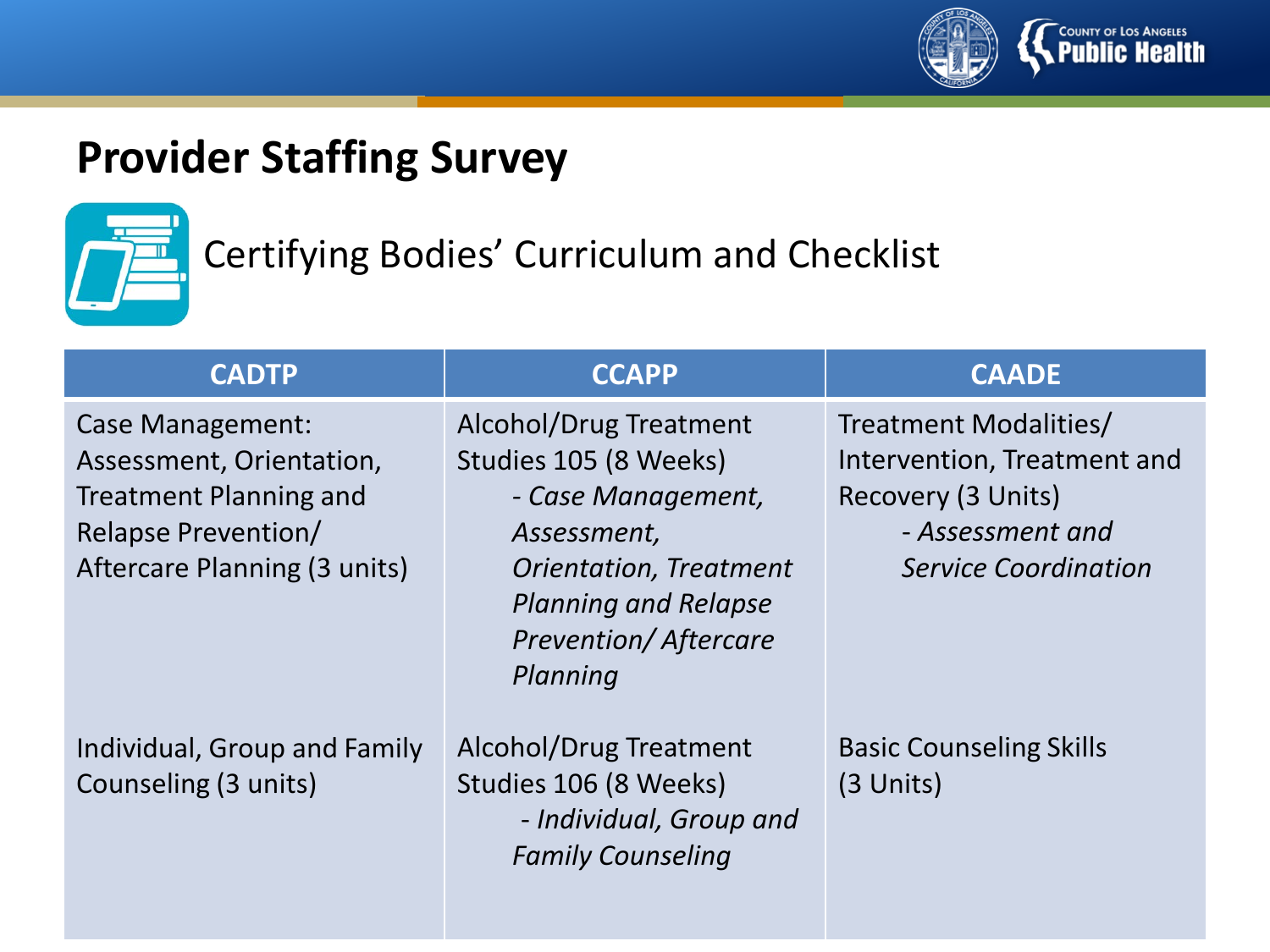

# **START-ODS**

#### Main Services for Registered SUD Counselors

#### Department of Public Health, Substance Abuse Prevention and Control (SAPC) Provider Staffing Level Requirements for Delivery and Oversight of Treatment Services

| <b>BENEFIT PACKAGE COMPONENTS</b>               |              |                            | <b>STAFF LEVEL</b>           |                                          |                                                    |                                                   |                                             |                                         |                                                                             |
|-------------------------------------------------|--------------|----------------------------|------------------------------|------------------------------------------|----------------------------------------------------|---------------------------------------------------|---------------------------------------------|-----------------------------------------|-----------------------------------------------------------------------------|
|                                                 | <b>HCPCS</b> | Description                |                              | Trained<br>Support<br>Staff <sup>1</sup> | Registered<br><b>SUD</b><br>Counselor <sup>2</sup> | Certified<br><b>SUD</b><br>Counselor <sup>3</sup> | LPHA <sup>4</sup>                           | <b>Medical</b><br>Director <sup>5</sup> | APPLICABLE ASAM LEVELS OF CARE<br>AND OTHER BENEFITS <sup>6</sup>           |
|                                                 | H0049        | Screening                  |                              |                                          | ✓                                                  | ✓                                                 | ✓                                           |                                         | SASH <sup>7</sup> , CENS <sup>8</sup> , OP, IOP, R, INPT, WM,<br><b>OTP</b> |
|                                                 | H0001        | Intake Forms and Documents |                              |                                          | ✓                                                  | $\checkmark$                                      | ✓                                           | $\checkmark$                            | OP, IOP, R, INPT, WM, OTP, FBS                                              |
| Substance Use Disorder (SUD) Treatment Services | H0001        | <b>ASAM Assessment</b>     | Assess                       |                                          | ✓                                                  | $\checkmark$                                      | ✓                                           | ✓                                       | OP, IOP, R, INPT, WM, OTP, FBS                                              |
|                                                 |              |                            | Sign                         |                                          |                                                    |                                                   | ✓                                           | $\checkmark$                            |                                                                             |
|                                                 | T1007        | <b>Treatment Plan</b>      | Develop, Update, Review      |                                          | ✓                                                  | ✓                                                 | ✓                                           | $\checkmark$                            | OP, IOP, R, INPT, WM, OTP, FBS                                              |
|                                                 |              |                            | Sign (without MAT)           |                                          |                                                    |                                                   | ✓                                           | $\checkmark$                            |                                                                             |
|                                                 |              |                            | Sign (with MAT) <sup>9</sup> |                                          |                                                    |                                                   | √ MD/DO, and<br>qualified NP and<br>PA only | ✓                                       |                                                                             |
|                                                 | 99203        | Physical Exam              |                              |                                          |                                                    |                                                   | √ MD/DO, and<br>qualified NP and<br>PA only | ✓                                       | OP, IOP, R, INPT, WM, OTP                                                   |
|                                                 | H0005        | Group Counseling           |                              |                                          | ✓                                                  | $\checkmark$                                      | ✓                                           | ✓                                       | OP, IOP, R, INPT, WM, OTP, FBS, RSS                                         |
|                                                 | T1012        | <b>Patient Education</b>   |                              |                                          | ✓                                                  | ✓                                                 | ✓                                           | $\checkmark$                            | OP, IOP, R, INPT, WM, OTP, FBS                                              |
|                                                 | H0004        | Individual Counseling      |                              |                                          | ✓                                                  | $\checkmark$                                      | ✓                                           | $\checkmark$                            | OP, IOP, R, INPT, WM, OTP, FBS, RSS                                         |
|                                                 | H2011        | Crisis Intervention        |                              |                                          | ✓                                                  | ✓                                                 | ✓                                           | $\checkmark$                            | OP, IOP, R, INPT, WM, OTP, FBS                                              |
|                                                 | 90846        | <b>Family Therapy</b>      |                              |                                          |                                                    |                                                   | ✓                                           | $\checkmark$                            | OP, IOP, R, INPT, WM, OTP, FBS                                              |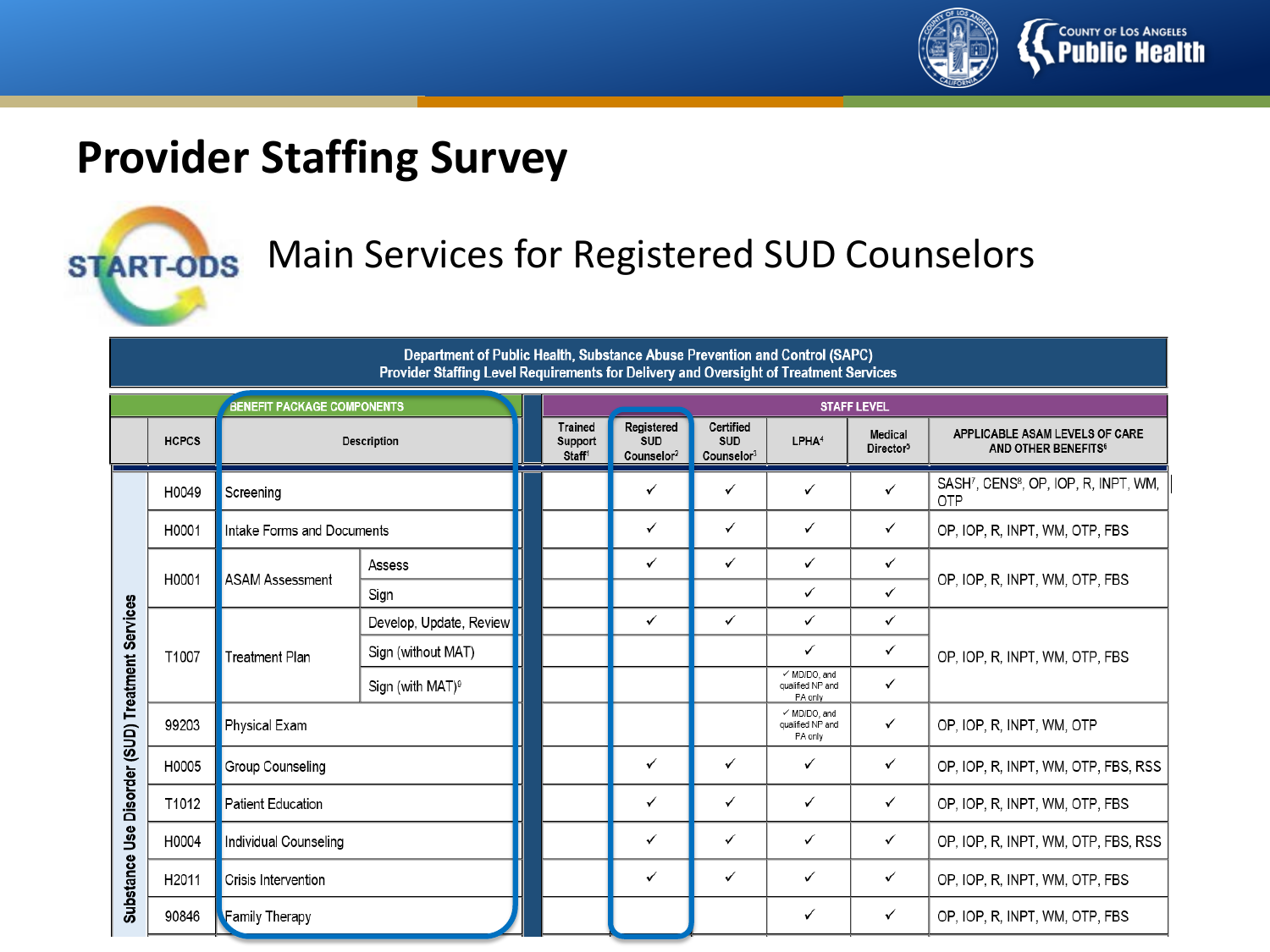

#### **Hiring Requirements: Trainings**



Other Requirements: 12 Core Functions, Cultural Competency, HIV-AIDS, ASAM, MI, CBT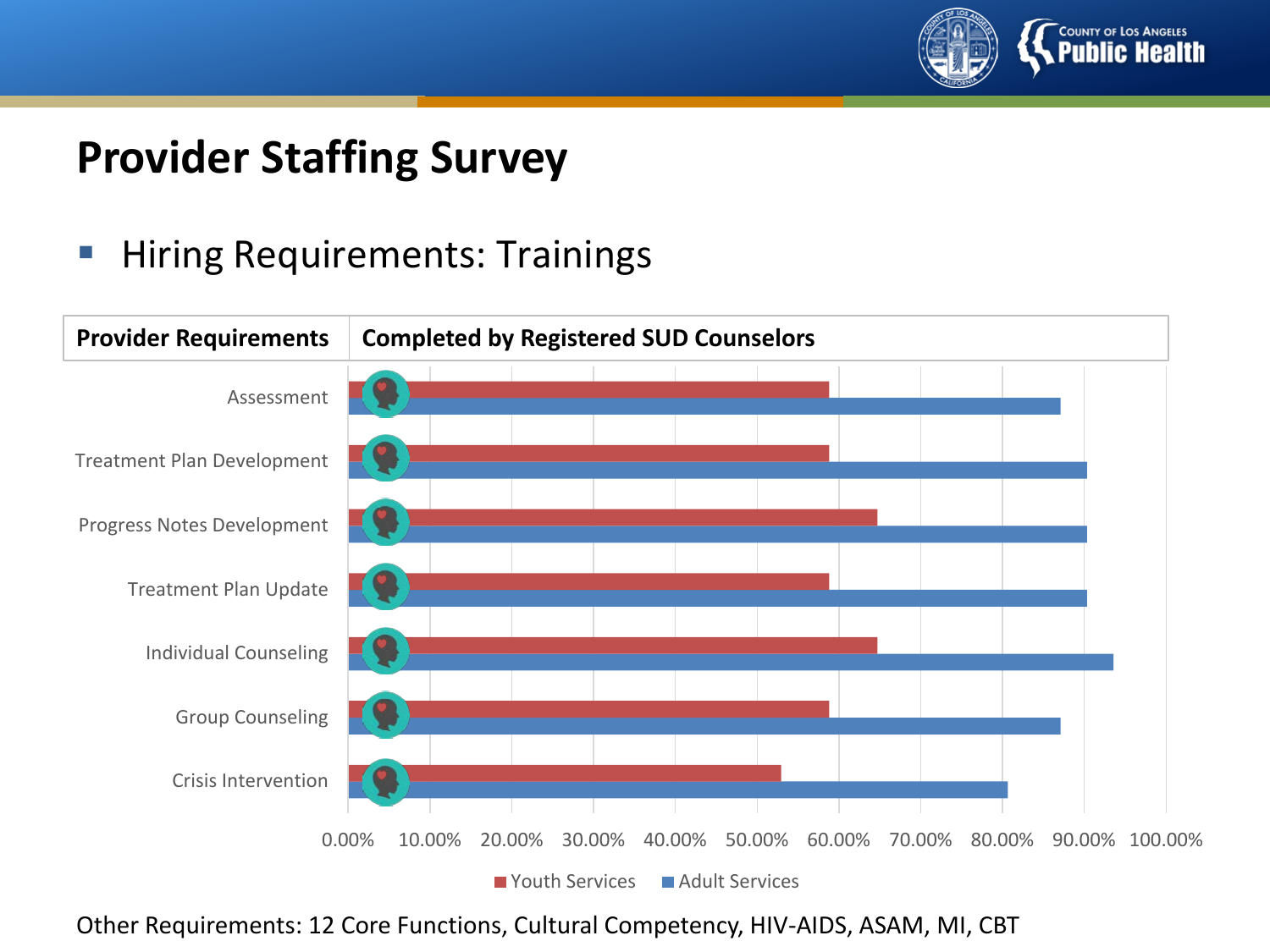

■ Counselors Earning Certification While with Provider

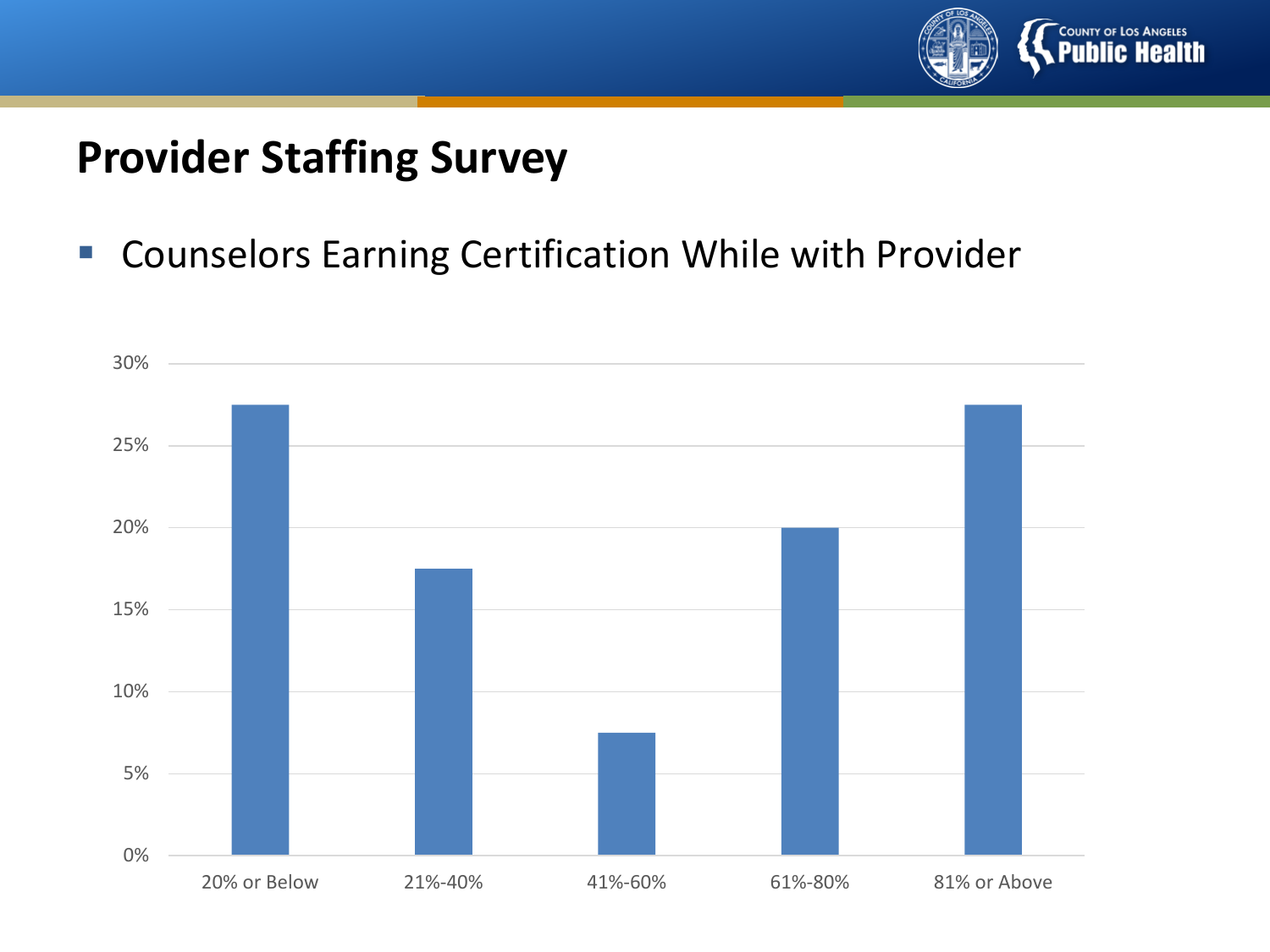

#### **Provider Staffing Survey Summary**

- Work Experience Length
	- More providers (43% adult, 35% youth) require more than 1 year work experience; 40% youth, however, indicated none
	- More than half of registered SUD counselors have completed their hours; about a quarter are half way to completion
	- Most registered SUD counselors are full-time employed and complete their work experience hours though that capacity
- Addiction Coursework
	- A high percentage of providers require upon hiring the coursework topics that align with most of the services to be conducted by registered SUD counselors under START-ODS: assessment, counseling, treatment planning and case management
	- An even higher percentage of registered SUD counselors have completed such coursework topics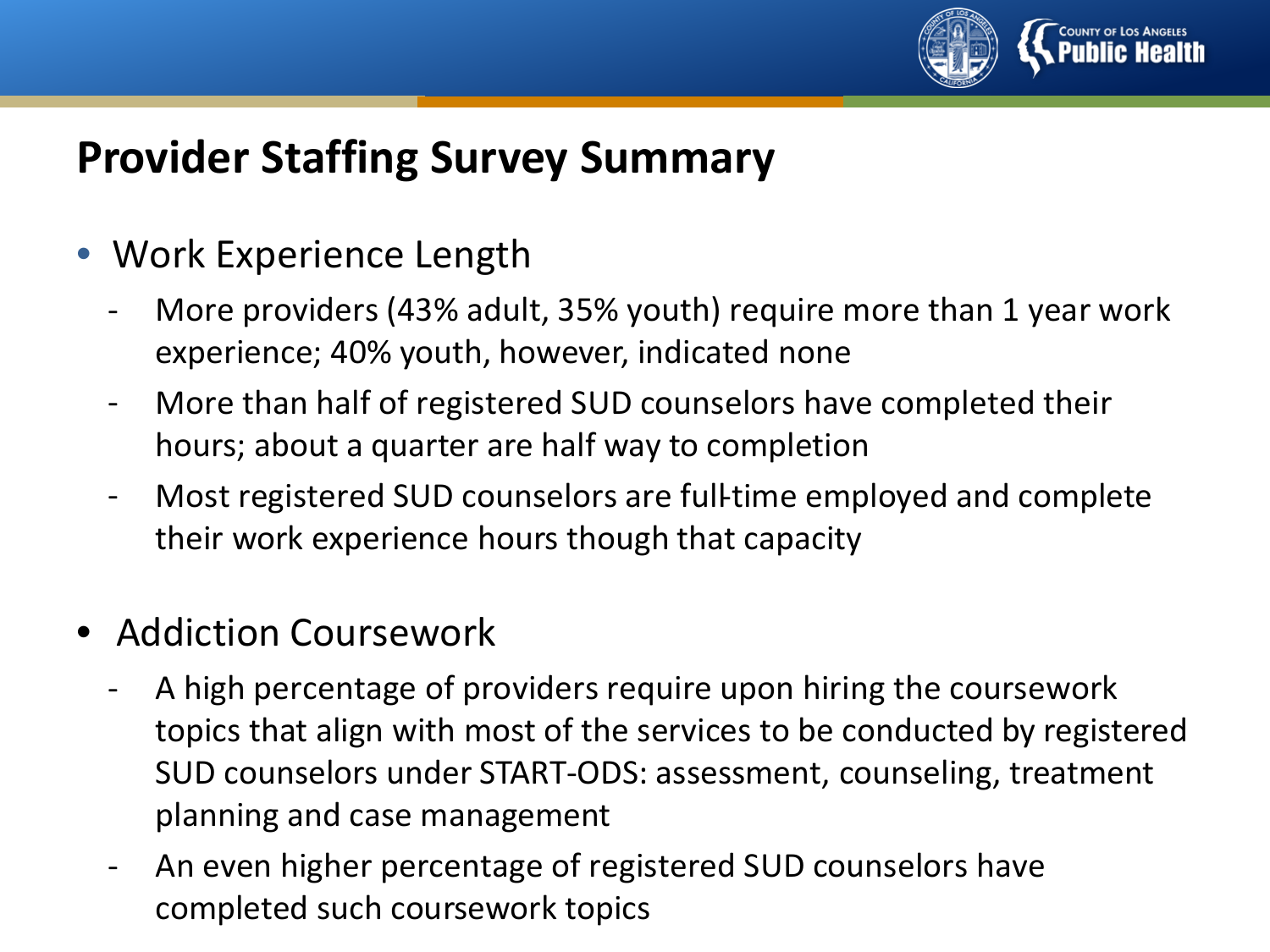

## **Provider Staffing Survey Summary**

- Trainings
	- A high percentage of providers require upon hiring the trainings that align with most of the services to be conducted by registered SUD counselors under START-ODS: assessment, counseling, treatment planning, crisis intervention and progress notes
	- An even higher percentage of registered SUD counselors have completed such trainings
	- Less than a quarter of providers require MI and CBT, which is a new requirement under START-ODS
- Registered Status Duration and Years until Certification
	- Most counselors have been registered for either 2 years or less than 1 year
	- Most counselors indicated to be certified within 1 year
	- More than a quarter of providers indicated that above 80% of their registered SUD counselors finish their certification requirements while working at their programs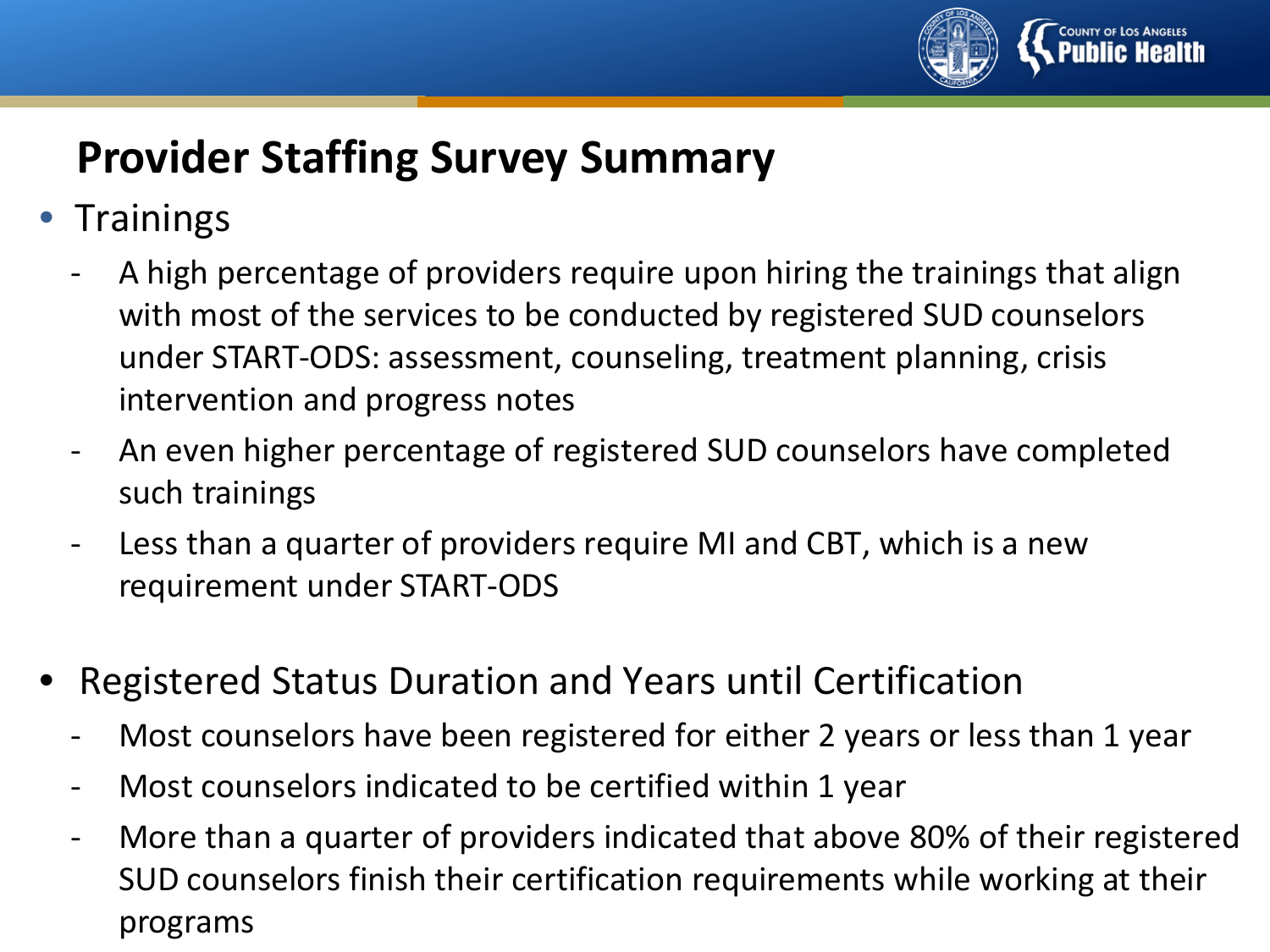

#### **Why?**

Ensure quality of patient care.

*Public Health Core Function 3: Assurance*

*Essential Service #8: Maintain a competent public health workforce*

• Motivate the registered workforce to become certified SUD counselors.

*"By April 1, 2010, at least 30% of staff providing counseling services in all AOD programs shall be licensed or certified." [CCR Title 9]* 

• The State does not prohibit counties to set standards higher than its indicated minimum.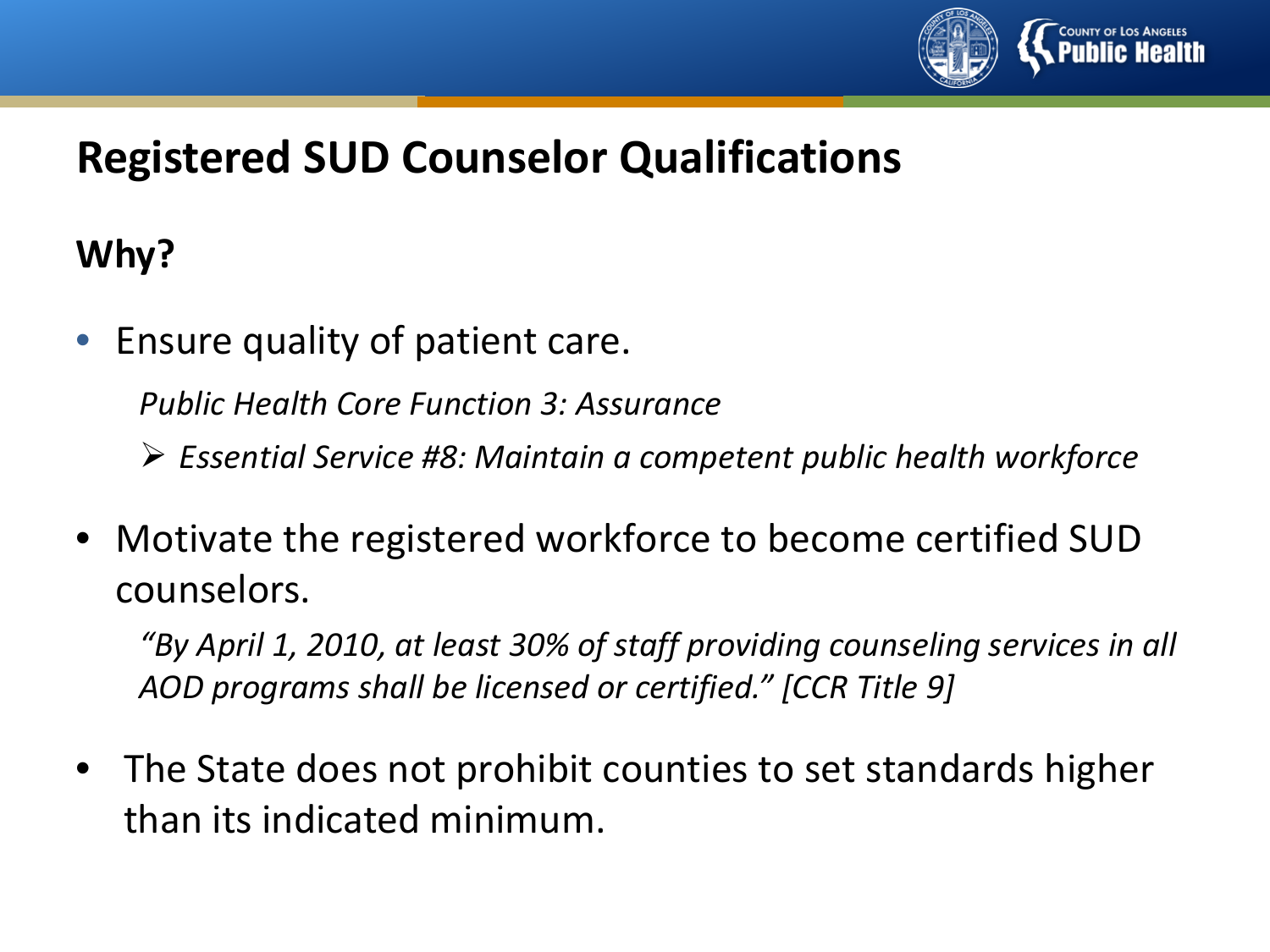

#### **Recommendation**

• Work Experience Length

At least 6 months of paid or unpaid supervised work experience as SUD counselor in a State-licensed alcohol and other drug treatment facility

#### • Addiction Coursework

Completion of SUD counseling; AND assessment, treatment planning or case management courses from an accredited addiction studies program, college or university

#### **Trainings**

Motivational Interviewing, Cognitive Behavioral Therapy, Medication-Assisted Treatment, and the ASAM Criteria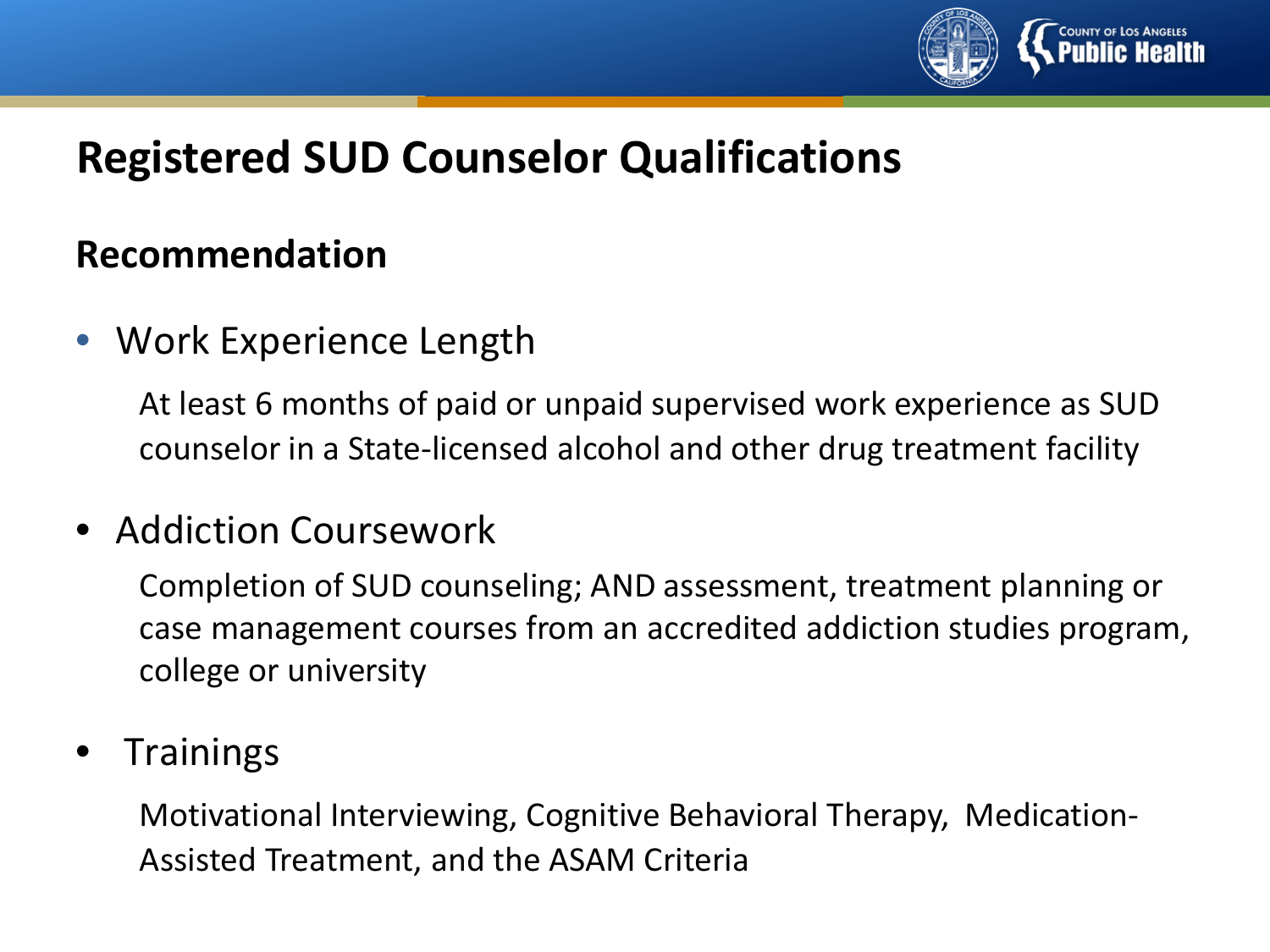

#### **Guidelines**

- Hired registered SUD counselors who don't meet the standards may still perform START-ODS services:
	- But will not be able to bill for the same until they meet the standards
	- Provided that they're shadowing a higher-level treatment staff

#### **Phase-In Approach**

- Year 1 (FY 17-18): standards will not apply but providers should start hiring and training current registered SUD counselors to meet the standards
- Year 2 (FY 18-19): standards will apply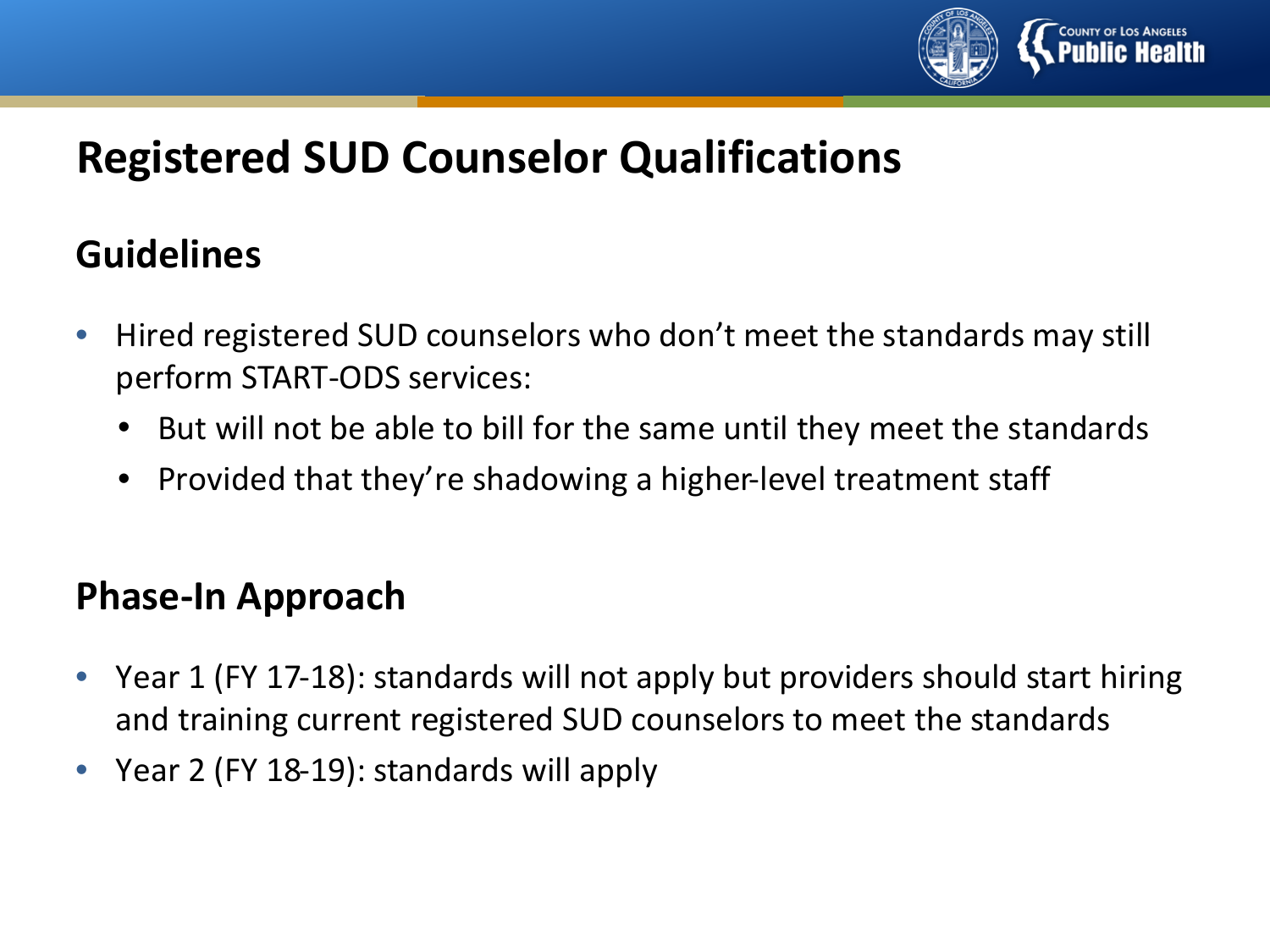

#### **SAPC's Support**

- Increased DMC rates give providers financial resources to hire and retain qualified counselors
- Trainings on MI, CBT, MAT and the ASAM Criteria
- Ongoing coordination and partnership with the 3 certifying bodies to ensure that the education received by registered SUD counselors aligns with current SUD treatment practices; and to remove unnecessary barriers to counselors completing their certification requirements